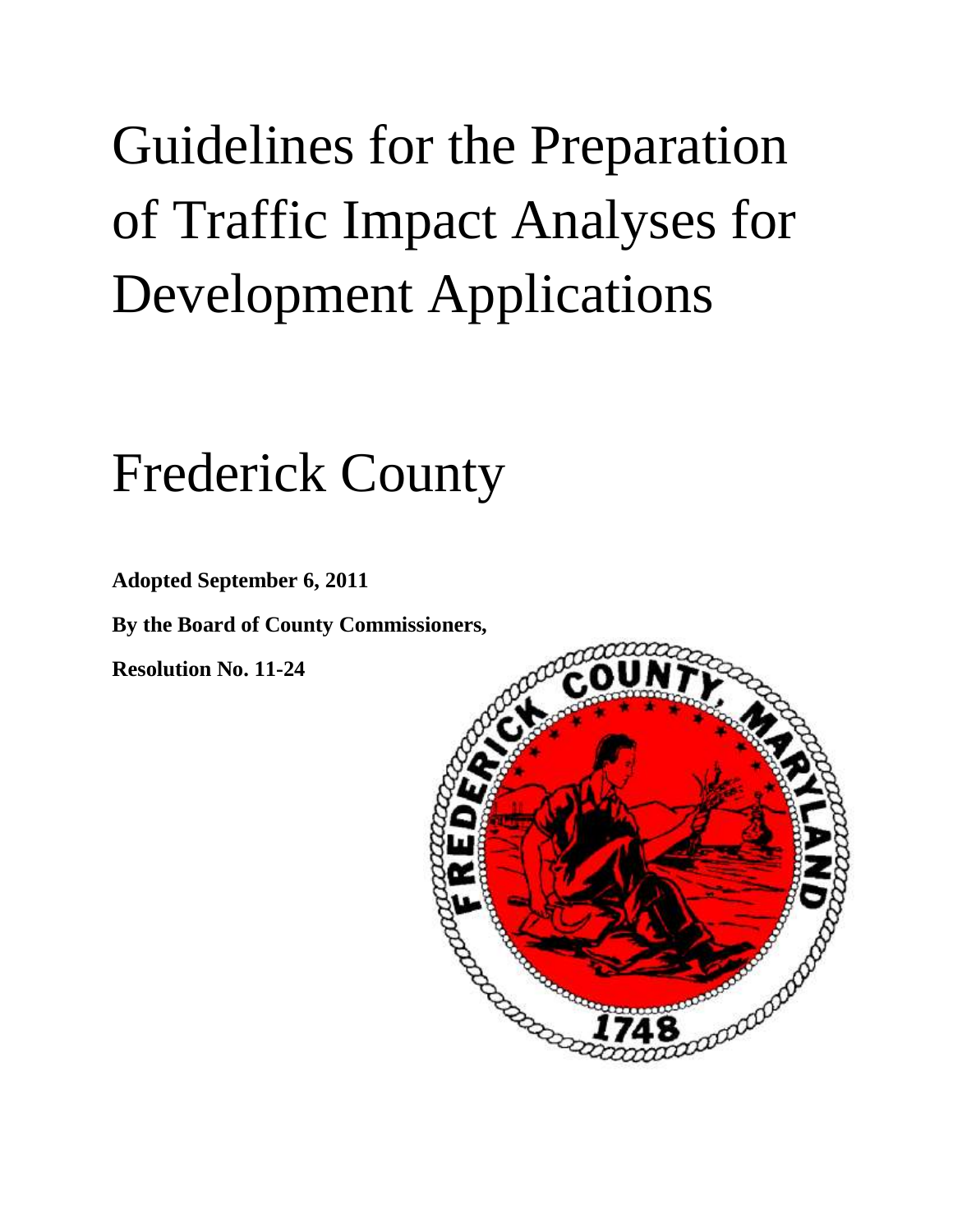#### Table of Contents

| Chapter |  |
|---------|--|
|         |  |
| 1.      |  |
| 2.      |  |
| 3.      |  |
| 4.      |  |
| 5.      |  |
| 6.      |  |
| 7.      |  |
| 8.      |  |
| 9.      |  |
| 10.     |  |
| 11.     |  |
| 12.     |  |
|         |  |

### **Appendices**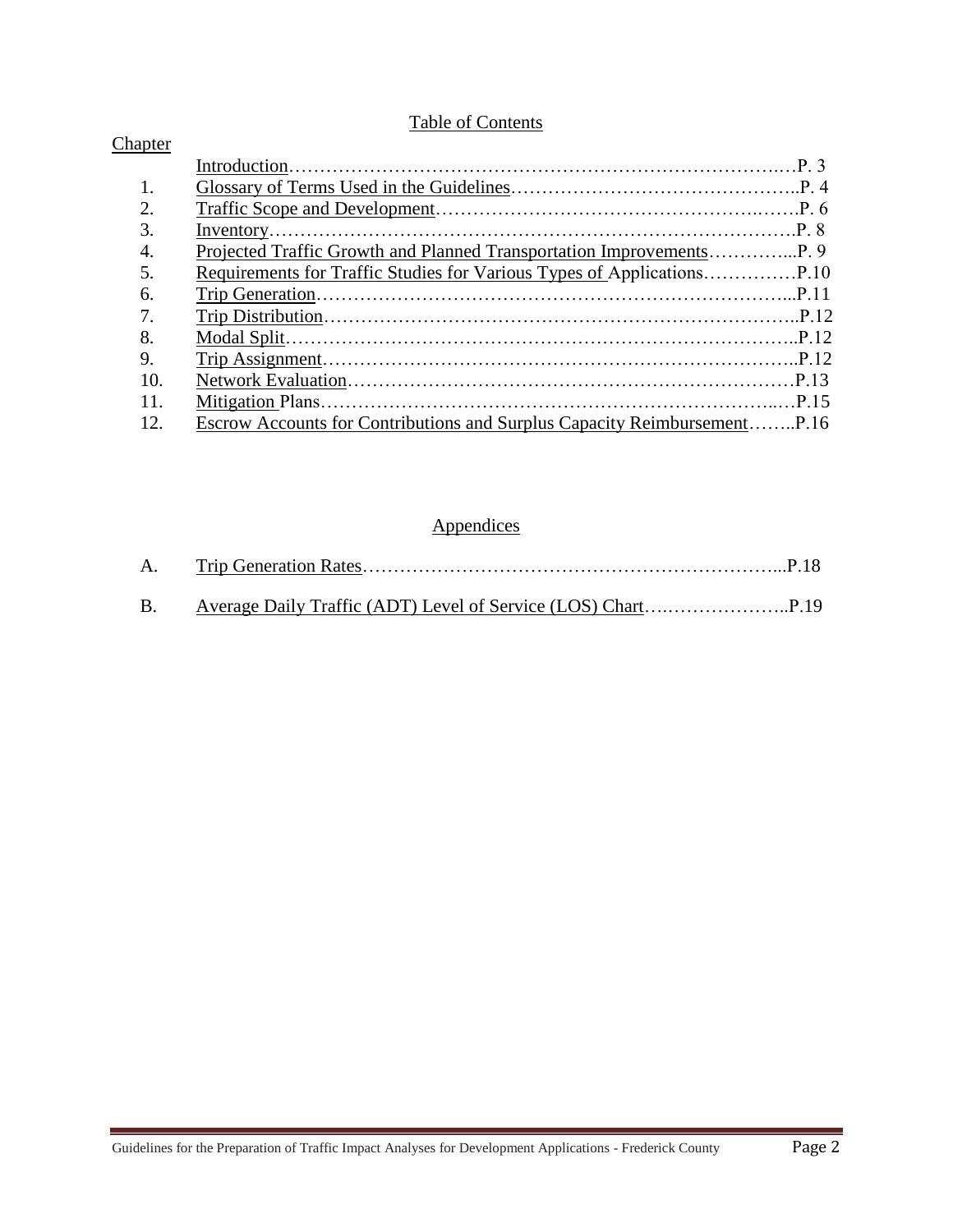#### **Introduction/Administration**

These Guidelines have been adopted by the Frederick County Board of County Commissioners (BOCC) for use, as applicable, by County staff, consultants, the Frederick County Planning Commission (FCPC), and the BOCC for certain zoning matters, to assess the traffic impact of development proposals for testing road adequacy under the Frederick County Adequate Public Facilities Ordinance (APFO) and other codes as applicable. The Guidelines also indicate the manner in which traffic and road information will be presented to the FCPC and the BOCC. The Guidelines serve both the purpose of supplying regulation as well as practice. Tasks and methodologies preceded by "shall" are considered as regulation and those proceeded by "should" are considered as a practice or guideline.

While the need for and level of completeness of a traffic impact analysis (TIA) is determined by the Traffic Engineer, adequacy findings must be made for all developments as required by the APFO.

In addition to the other requirements of these Guidelines, all TIA's should include the following:

- 1. Name of the development, applicant and civil engineer, and their contact information.
- 2. Application reference to the type of application it supports.
- 3. A plan of appropriate scale showing all proposed driveways and internal roadways and the acreage and proposed density of the subject parcel.
- 4. A vicinity map showing the exact location and boundaries of the parcel.
- 5. Any previous application numbers and approvals associated with the parcel.

A glossary of terms frequently used by transportation professionals is provided in Chapter 1 of these Guidelines. General information for initiating a TIA is provided in Chapters 2 through 4. Chapter 5 provides detailed guidance on TIA requirements for each type of application. Chapters 6 through 10 describe the specific procedures required for the TIA. Chapters 11 through 13 describe the procedures for Transportation Facilities Mitigation Plans.

These Guidelines assume certain levels of completeness and reliability of tools or resources that are referenced throughout this document. If or when these tools or resources are not at the level of reliability or completeness necessary for the accurate development of TIAs, the Traffic Engineer may require the use of alternative tools or resources, so long as they are consistent with professional engineering practices.

The portions of these Guidelines pertaining to the development of a TIA shall apply to any traffic engineer, regardless of whether or not they are contracted by the County or a developer.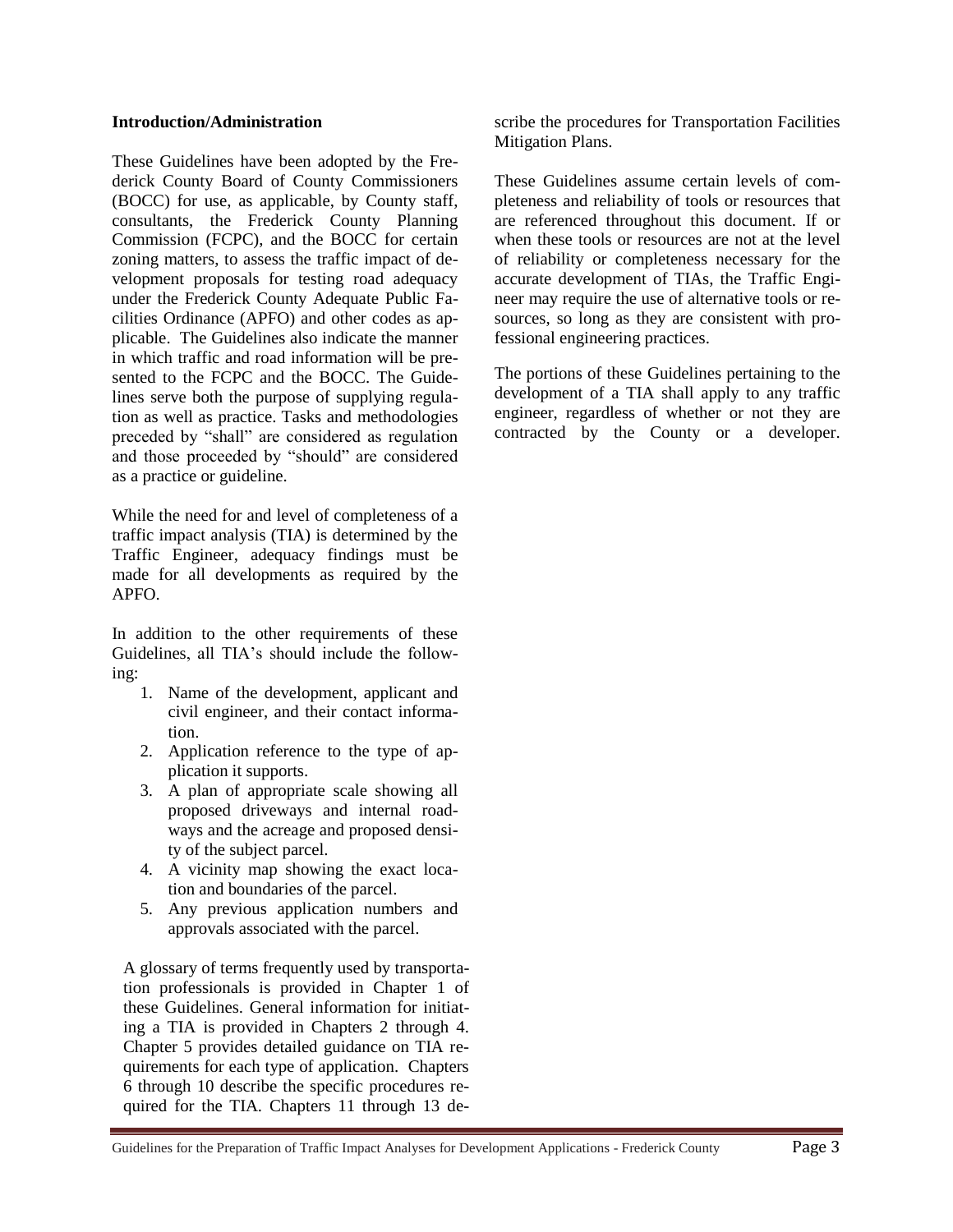#### CHAPTER 1 **Glossary of Terms and Acronyms**

*Access Controls* - Regulations by which access to a road facility from individual driveways, minor streets or major streets may be limited for the purpose of increasing roadway capacity and improving safety

*Arterial* - A roadway for through traffic linking major traffic generators and communities to regional highway facilities

*At-Grade Intersection* - The location at which two roadways cross and join at the same vertical elevation; access through the intersection may be controlled by traffic signals, roundabouts or stop/yield signs

*Average Daily Traffic (ADT)* - The total traffic volume passing a point or segment of a roadway in both directions during an average 24-hour period

*Background Traffic* - In a TIA, existing traffic in  $accordance$  with recent traffic counts + traffic generated by pipeline development + growth in through traffic on the current road network, all assigned to the existing and proposed roadway network

*Capacity* - On a roadway link, the maximum number of vehicles which can pass a given point during one hour under prevailing roadway and traffic conditions

*Capital Improvement Projects (CIP)* – County listing of programmed (budgeted) capital improvements by year of projected development

*Collector* - A roadway with no control of access linking residential or commercial communities with the arterial roadway system

*Comprehensive Plan (CP)* – Approved Countywide master plan including the official master plan of transportation; includes Corridor and Community Plans

*Consolidated Transportation Program (CTP)* - Maryland Department of Transportation (MDOT) listing of programmed (budgeted) capital improvements by year of projected development, primarily for State Highway Administration (SHA) roadways

*Community Development Authority (CDA)* – County authority set up to issue bonds for improvements to be repaid by the benefiting community.

*Critical Lane Volume (CLV***)** - At an intersection, the sum of the critical movements in the north-south direction and the east-west direction

*Critical Movement* - At an intersection, the highest total of the through movement (and right turns when an adequate turn lane is not provided), plus its opposing left-turn movement in one direction on an hourly, per-lane basis

*Cycle* - The time period required for one complete sequence of traffic signal indications

*De Minimus Development* - A development which generates 5 or fewer peak hour trips during the peak hour of the adjacent street

*Design Speed* - The maximum safe speed for which the various features of the roadway are designed

*Diverge Point* - A location at which a single lane of traffic separates into two separate lanes, such as where a ramp leaves a highway

*Existing Traffic* - In a traffic analysis, current traffic in accordance with recent traffic counts on the current road network, "recent" being defined in Chapter 3

*Expressway* - A divided highway for through traffic with partial control of access (no driveways) mixing grade-separated interchanges and some well-spaced at-grade intersections

*Freeway* - A divided highway for through traffic with full control of access using grade-separated interchanges exclusively for access

*Grade Separation* - A location where roadways cross, with one passing over the other on an overpass, but lacking a direct connection via a system of ramps

*Grade-Separated Interchange* - A location where roadways cross, with one passing over the other on an overpass, with ramps joining the two roadways

*Level of Service (LOS)* - A qualitative measure using a sequence of letters from A through F to describe the quality of operational conditions within an intersection, roadway link or corridor.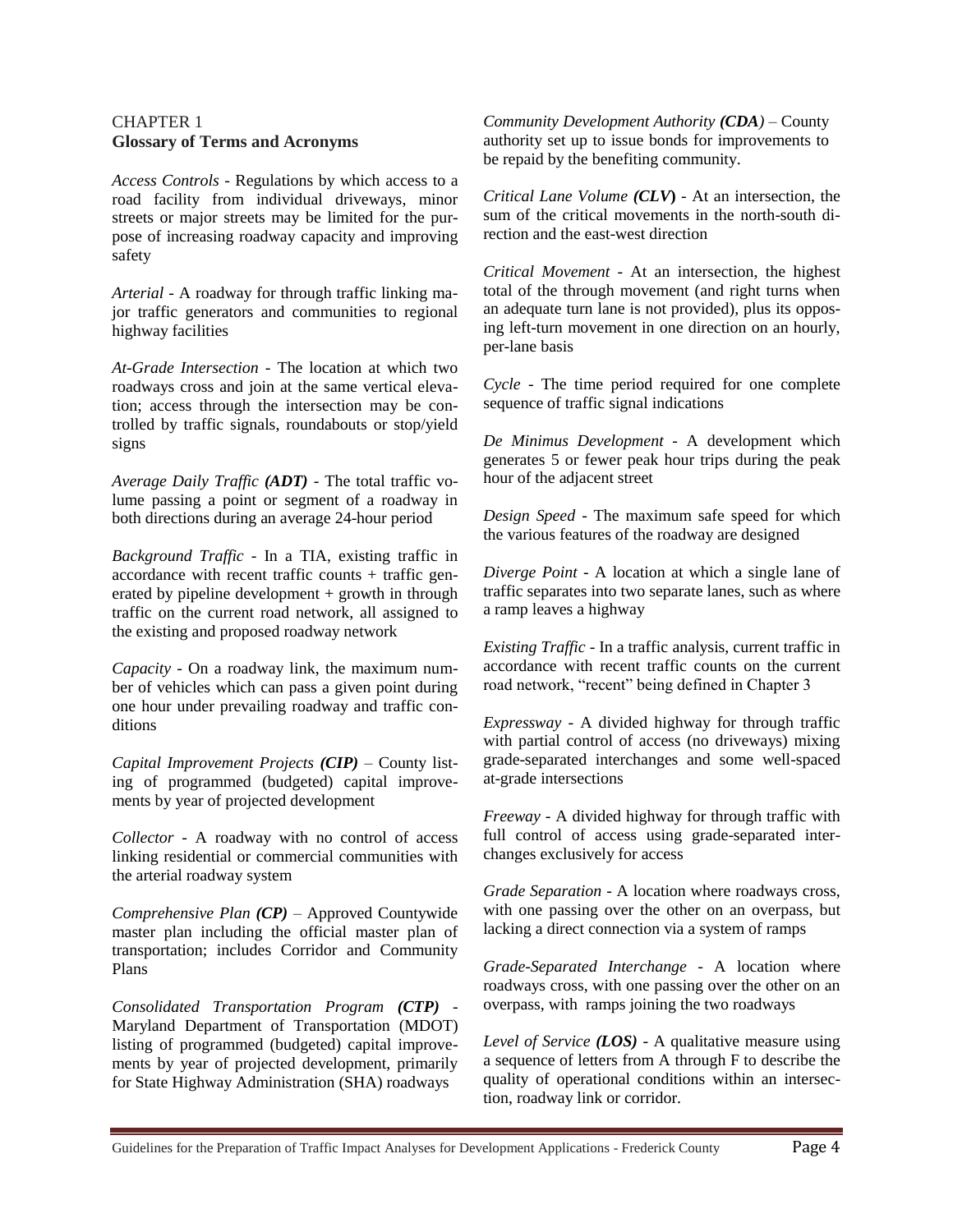*Merge Point* - A location where a ramp enters a highway, allowing traffic to enter the main traffic flow on the highway

*Modal Split* - The percentage of people using a particular means of transport, such as auto, transit, bicycle or walk, to make a trip

*Operating Speed* - The 85<sup>th</sup> percentile observed speed for given roadway and traffic conditions not affected by congestion or a traffic control device

*Pass-By Trip* - A trip generated by a land use which is already using the road adjacent to the site; frequently associated with non-destination land uses such as retail centers, service stations and fast-food restaurants

*Peak Hour* - The one-hour period of greatest utilization of a road, or other transportation facility; weekdays normally have two peaks, morning and afternoon

*Peak Period* - A three-hour period during which a road, or other transportation facility, has significantly increased use; includes the peak hour

*Phase* - A portion of a traffic signal cycle allocated to any traffic movement or combination of movements

*Pipeline Development* - Development having an approved or conditionally approved and valid preliminary plan of subdivision, site plan, Phase II plan or a recorded plat, but is not yet occupied

*Ramp* - A length of one way roadway providing an exclusive connection between two roadways

*Roadway Link* - A segment of roadway between two intersections

*Study Area -* Critical transportation facilities (defined as site access points; intersections; interchanges; roadway links and/or corridor) to which 25 percent, or 50 peak hour trips, of the site generated traffic is assigned, but not less than 13 trips.

*Through Traffic* - Trips which begin and end outside of a given study area passing through the study area *Total Traffic* - In a TIA, background traffic plus traffic generated by development under consideration

*Traffic Impact Analysis (TIA)* – The assessment of site traffic impacts and mitigation alternatives based on traffic forecasts and analysis techniques described in these Guidelines

*Traffic Control Device (TCD)* - Any sign, signal, pavement marking or device placed or erected for the purpose of regulating, warning or directing traffic and/or pedestrians

*Traffic Engineer* - The staff person located in the Development Review Engineering (DRE) Department of the Division of Permitting and Development Review (DPDR), or such other staff persons who may be designated to advise Commissioners on traffic issues

*Traffic Management Plan (TMP)* – Operations and safety plan developed for major events expected to overburden facilities over short periods of time

*Transportation Facility* – Roadway, transit, bike lane, sidewalk, trail, traffic control device, etc.

*Transportation Facilities Management Plan (TFMP)* - Conceptual improvement plan used to seek concurrence of scope among agencies

*Travel Demand Management (TDM)* - Strategies to reduce vehicular commuting trips**,** including the use of carpools, vanpools, buses, bicycling, walking, compressed work hours, or working from home.

*Trip Assignment* - The process of allocating vehicle travel generated by a land use to/from each link of the roadway network

*Trip Distribution* - The process of estimating the direction of travel and the length of vehicle trips originating from or destined for the development

*Trip Generation* - The process of estimating the number of vehicle trips originating from or destined for the uses on a land parcel

*Volume-to-Capacity Ratio (V/C)* - A performance measure computed using the ratio of an actual roadway volume to the capacity of a roadway link

*Weaving Section* - A highway section where the pattern of traffic traveling in the same direction entering and leaving at adjacent points of access results in vehicle paths crossing each other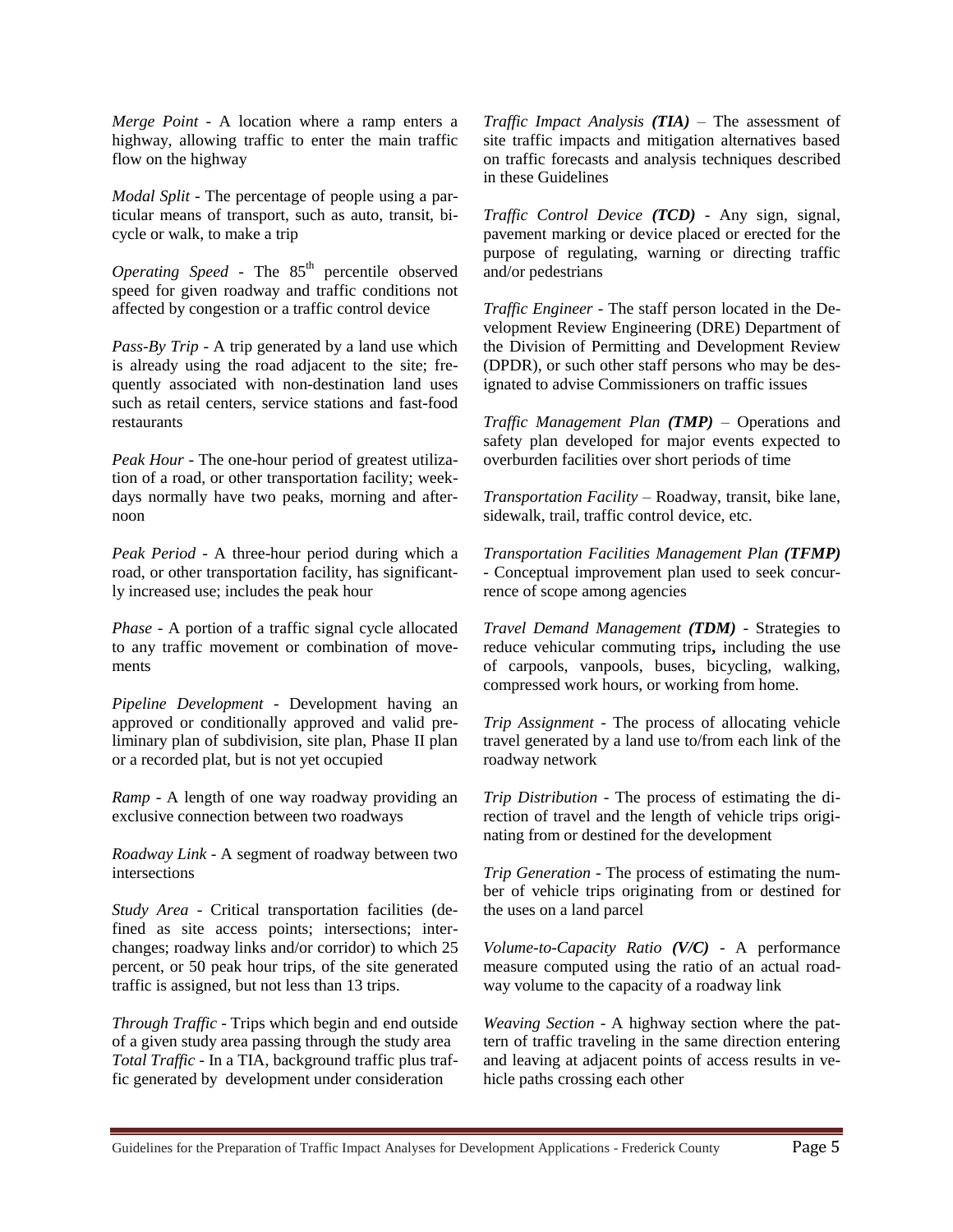#### CHAPTER 2 **Traffic Scope, Development & Process**

An assessment of the area that will be affected by traffic generated by the proposed development must be made. The size and shape of the study area should depend on the size and type of development proposed, the development's trip making characteristics, the existing and planned roadway system, adjacent and proposed land uses, and the presence of natural or man-made barriers.

Prior to beginning a traffic study, the applicant or designee normally submits a Notice of Intent to Develop (NID) and request that Development Review Engineering (DRE) identify the study scope. The NID is on the next page. DRE will discuss with the applicant the scope of proposed study area and the other relevant assumptions associated with the proposed TIA.

The study area should include all significant and critical transportation facilities (defined as site access points; intersections between collectors, arterials, freeway ramps and/or expressways; roadway links that are functionally deficient or where signalized intersections are not the critical peak direction traffic constraint; and/or corridor systems) to which 25 percent, or 50 peak hour trips, of the applicant's site-generated traffic is assigned, whichever is less (represents a lower volume), but usually not less than 13 trips; or as otherwise determined by the applicant and Traffic Engineer.

The TIA may be prepared by the County consultant (generally within 2 to 4 weeks depending on complexity and traffic count requirements) or by a consultant contracted by the applicant and based on the Guidelines outlined in Chapters 3 through 10 of these Guidelines. Good communication between the applicant, Traffic Engineer and the consultant is paramount, especially for developer contracted work. Upon receipt of the completed TIA, it should be immediately logged and turned over to the Traffic Engineer who will endeavor to perform a review of the study for sufficiency within three days. This review consists of the following:

- 1. Verifying existing conditions and counts.
- 2. Checking consistency of all assumptions with the NID and other supporting documentation of the application, reviewing of pertinent assumptions with the applicant.
- 3. Confirming the appropriate use of procedures and methods of analysis from these Guidelines or from other professionally recognized sources.
- 4. Confirming the submission of all count sheets, surveys, project scoping or other sitespecific field data.

Upon completion of this review, if the traffic study is deemed acceptable by the Traffic Engineer, it will be submitted electronically and 2 hard copies with disc (submitted with the plan submission), to the County for distribution to SHA, DPW and a municipality, if applicable, for review and comment. If it is not adequate, it will be immediately returned to the consultant for modification.

[Continued on page 8]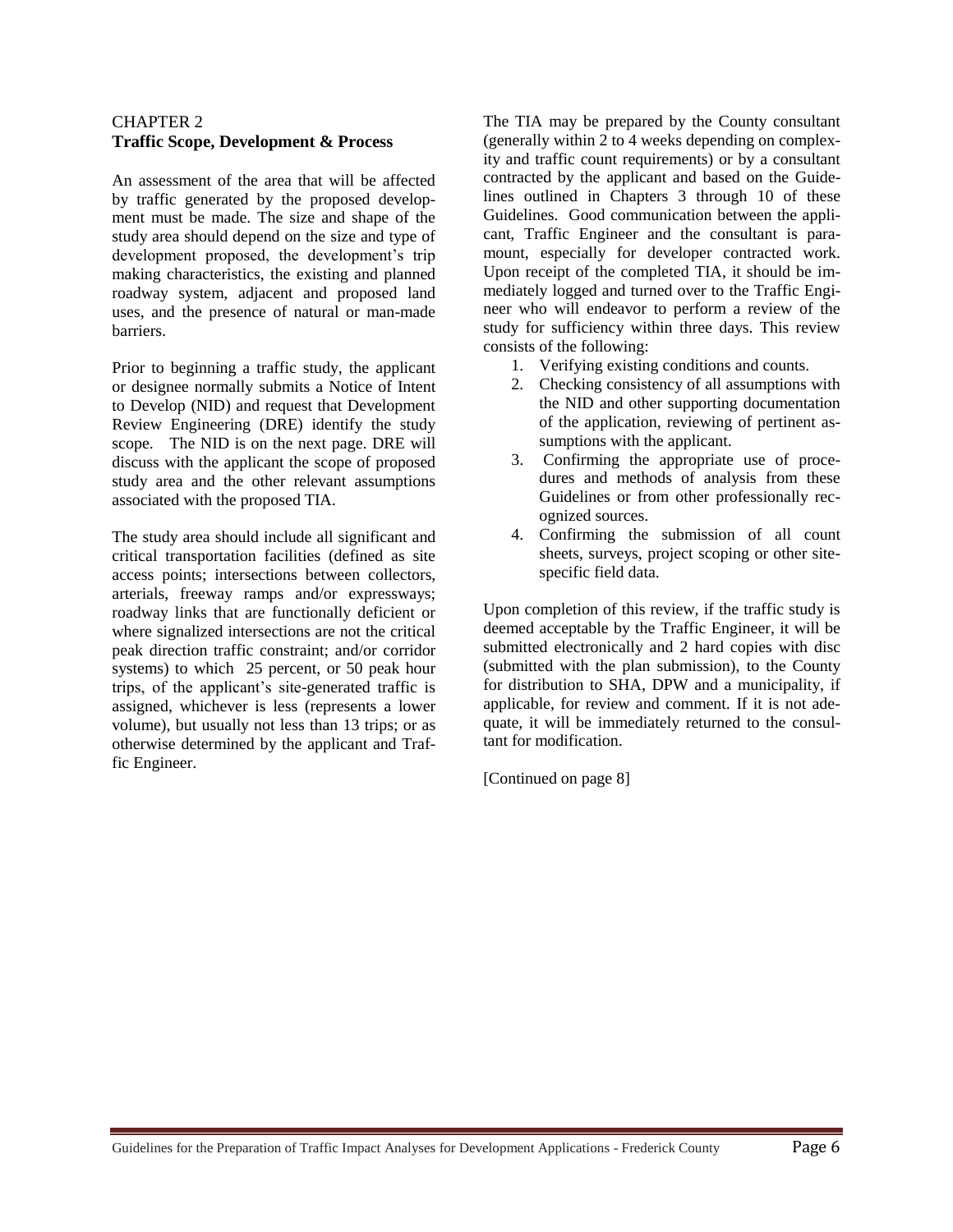#### **Frederick County**

Division of Permitting and Development Review Development Review Engineering

#### **Notice of Intent to Develop (NID)**

*This form should be completed at least 6 weeks prior to submitting a development application requiring APFO – Roads approval.* 

1. Date:

2. Applicant/Applicant's Engineer and phone/e-mail:

3. Development Name:

4. Type of Application (Site or Preliminary Plan):

5. Location (attach map showing site location and boundaries) including address and/or Liber/Folio:

6. Existing Use (check one): Residential Commercial Other:

If Residential, number and type of units:

If Commercial, amount and type of space & site size:

If other, describe:

7. Proposed Use (check one): Residential Commercial Other:

If Residential, number and type of units proposed:

If Commercial, amount and type of space proposed & site size: If other, describe:

8. Other assumptions, comments &/or attachments, if applicable:

9. DPDR to select Traffic Engineering (TE) firm Or, preferred TE firm(s) (order of preference):

#### $SIGNED:$

## **Applicant or Applicant's Representative Date**

Staff Use Only

- $\circ$  APFO Exempt (< 6 new trips during street peak hours)
- $\circ$  APFO Consideration (6 to 25 new trips during street peak hours)
- $\circ$  APFO Testing (> 25 new trips during street peak hours or > 50 during site peak)

**County Traffic Engineer County Traffic Engineer County Date**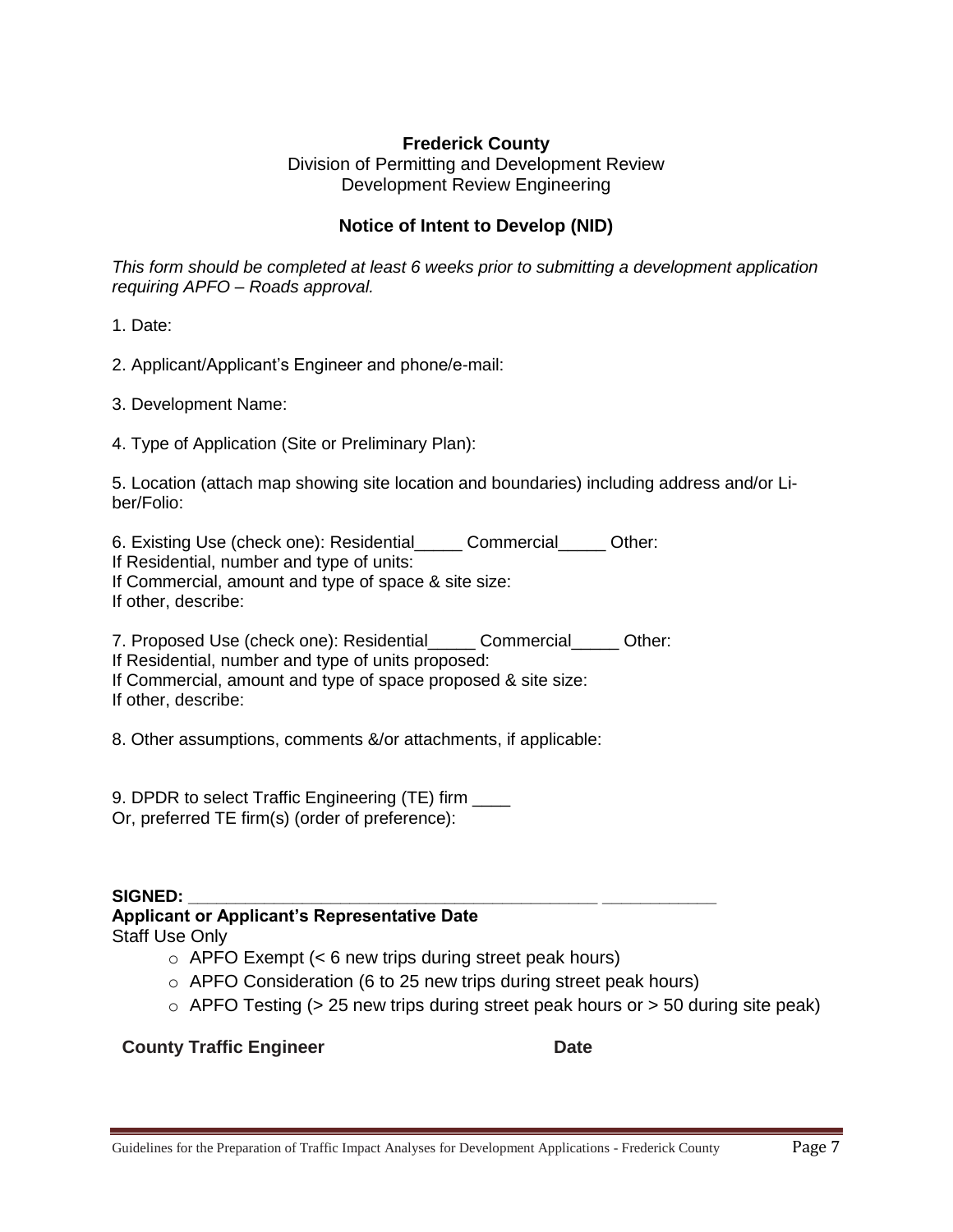#### CHAPTER 3 **Inventory**

#### Roadway Configuration

As part of the TIA, an inventory of the study area should be performed, indicating the characteristics of existing roadways, shown on a map of appropriate scale. A field inspection of the roadways which will be affected by traffic generated by the proposed development should be made to determine the number of lanes, the number of approach lanes at intersections, the location of median openings, type of TCD's in place, and horizontal and vertical alignment (if irregular).

#### Traffic Counts

Recent traffic counts should be included for all links and intersections within the study area. Counts at intersections should normally consist of AM and PM weekday peak-hour turning movements and/or turning movements at other times as deemed necessary by the Traffic Engineer. The beginning and ending times for the peak hours will be identified by inspection of peak period or longer duration count tabulations. Traffic counts may be available from the State Highway Administration (SHA) or County DPW. Traffic data must reflect existing normal peak-hour conditions at the time of the study, and should not normally be used if the data is more than one year old at the time of original submission of the NID or if significant changes have occurred at or near the count location since the count was taken. The traffic consultant shall be responsible for providing traffic counts that are not available through the state or the County. Traffic counts assessing typical weekday AM and PM peak hours should not be conducted during periods when schools are closed, or on the day of and days before or after national or local holidays, or on Mondays or Fridays. While summer counts are discouraged, they may be used when approved by the Traffic Engineer with the application of an appropriate adjustment factor based on SHA's Traffic Trends Report.

A count should not be used if there are significant traffic incidents (crashes, closures, etc.) or inclement weather in the vicinity of the count location during the count. In addition, ongoing construction on nearby roadways may cause temporary diversions that could result in counts which do not reflect normal conditions. Adjustments to counts taken under these circumstances should be made using a method acceptable to the Traffic Engineer.

#### Transit

Existing transit service that serves the proposed development should be noted. The location of bus routes, location of bus stops, frequency of service, and hours of operation should be noted. This information is necessary if vehicle trip reductions are being assumed.

#### Pedestrian and Bikeway Facilities

Facilities delineated in the County Bikeway and Trails Plan which connect or are proposed to connect the proposed development to nearby trip-generating uses should be noted. This information is required if vehicle trip reductions are being assumed because of these facilities as well as for defining site frontage and off-site needs. Data on the expected share and distribution of pedestrian and cyclist trips may be considered in the preparation of the traffic study by the Traffic Engineer.

#### Land Use

Knowledge of nearby existing land uses and their approved access locations is useful in assessing the access required from the roadways in the study area. Field inspection will determine existing land uses.

#### Traffic Crash Data

Information relating to traffic safety and efficiency, including access points, directional signing, internal circulation and general parking proposals may be assessed. The crash data to be presented should be obtained for the most recently available three-year period prior to the submission of the study. Crash rates (based on total and fatal crashes) for the subject roadway link should be compared to the average for roadways of comparable classification in Frederick County. Crash data and rates are obtained from the SHA and County.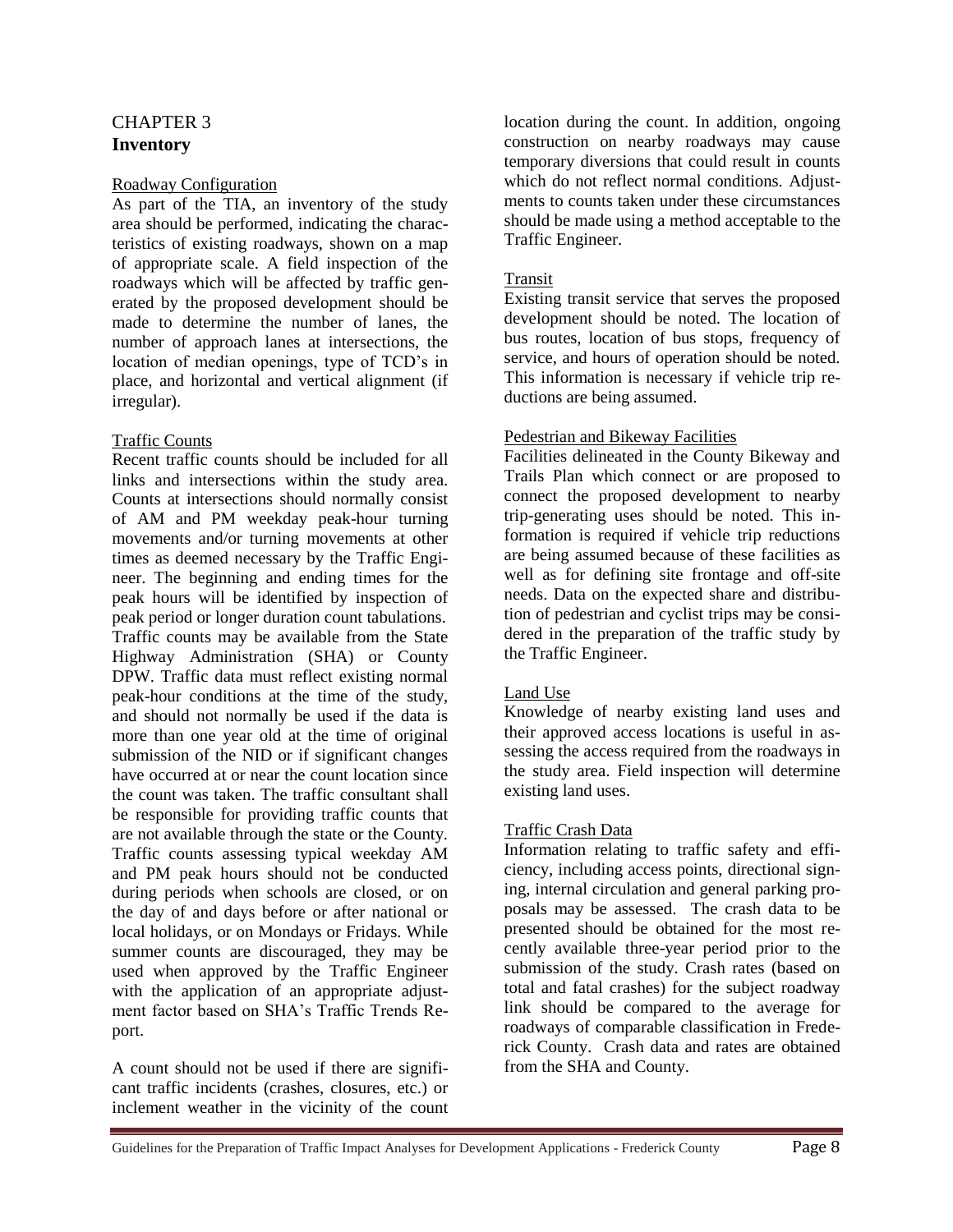#### CHAPTER 4 **Projected Traffic Growth and Planned Transportation Improvements**

For the TIA, the growth in traffic within a study area should include traffic generated by certain other approved development in the study area and an estimate of growth in through traffic.

Growth in through traffic may be estimated using either historical traffic data, knowledge of the surrounding area, or application of the County travel demand model. Extrapolation of historical data, normally from ten years previous based on actual counts, may be considered acceptable for developments that will be built within a five-year time horizon. More in-depth study of the surrounding area is encouraged for development proposals of a broader scale. For those study areas that are within 2 miles of the County line or a municipality, an effort should be made to identify those trips in the study area that have an origin or destination from land uses outside the County. Through traffic growth should normally only be shown on arterials, expressways and freeways.

The amount of approved development that should be considered in traffic studies for various types of development reviews (i.e. zoning, subdivisions, site plan, and special exceptions) will vary depending on the type of development review underway and the expected date of development opening and completion. The requirements for considering approved development for each type of study are identified in the appropriate paragraphs in Chapter 5. At this time, there is no single source of reference for approved, or background, development. Field checking of background development is required for all land uses in stages of physical development.

Planned transportation system improvements considered in preparing traffic studies will also vary depending on the type and phasing of the development under study. Planned improvements that should be considered are identified in Chapter 5. Improvements in the County's Capital Improvement Program (CIP) and the State's Consolidated Transportation Program (CTP)

which are fully funded for construction can be considered so long as they are projected to be open to traffic by the time the development opens. Improvements by others with full surety would have the same status as CIP or CTP improvements when the following criteria are met:

- 1. The surety is sufficient to fully cover the estimated construction cost of the improvement assumed in the traffic analysis.
- 2. The construction or right-of-way permit has been approved by the SHA or County, respectively.

#### CHAPTER 5

#### **Requirements for Traffic Studies for Various Types of Applications**

Any TIA should provide the necessary information to support the required findings for the proposed development. Those developments generating 50 or fewer trips during the identified peak hour(s) of the adjacent street are exempt from APFO but shall be required to contribute to existing escrow accounts, unless they are considered a de minimus development and therefore, will not be required to contribute to any existing escrow accounts.

The following discussions highlight more detailed information required for TIAs associated with the major types of development applications.

Floating Zones A summary of required procedures is described below for Non-Euclidean zones, Planned Unit Developments (PUD) and Mixed Use Developments (MXD), Phase I and II applications. Additional guidance can be provided by the Traffic Engineer.

#### (1) *Phase I (Rezoning) Applications*:

If deemed necessary by DOP, the traffic analysis for a Phase I application should support the requirements for approval. DOP Staff may prepare an evaluation of the transportation facilities on the Comprehensive Plan (CP) in conjunction with the full development of the area; taking into consideration any known changes that have tak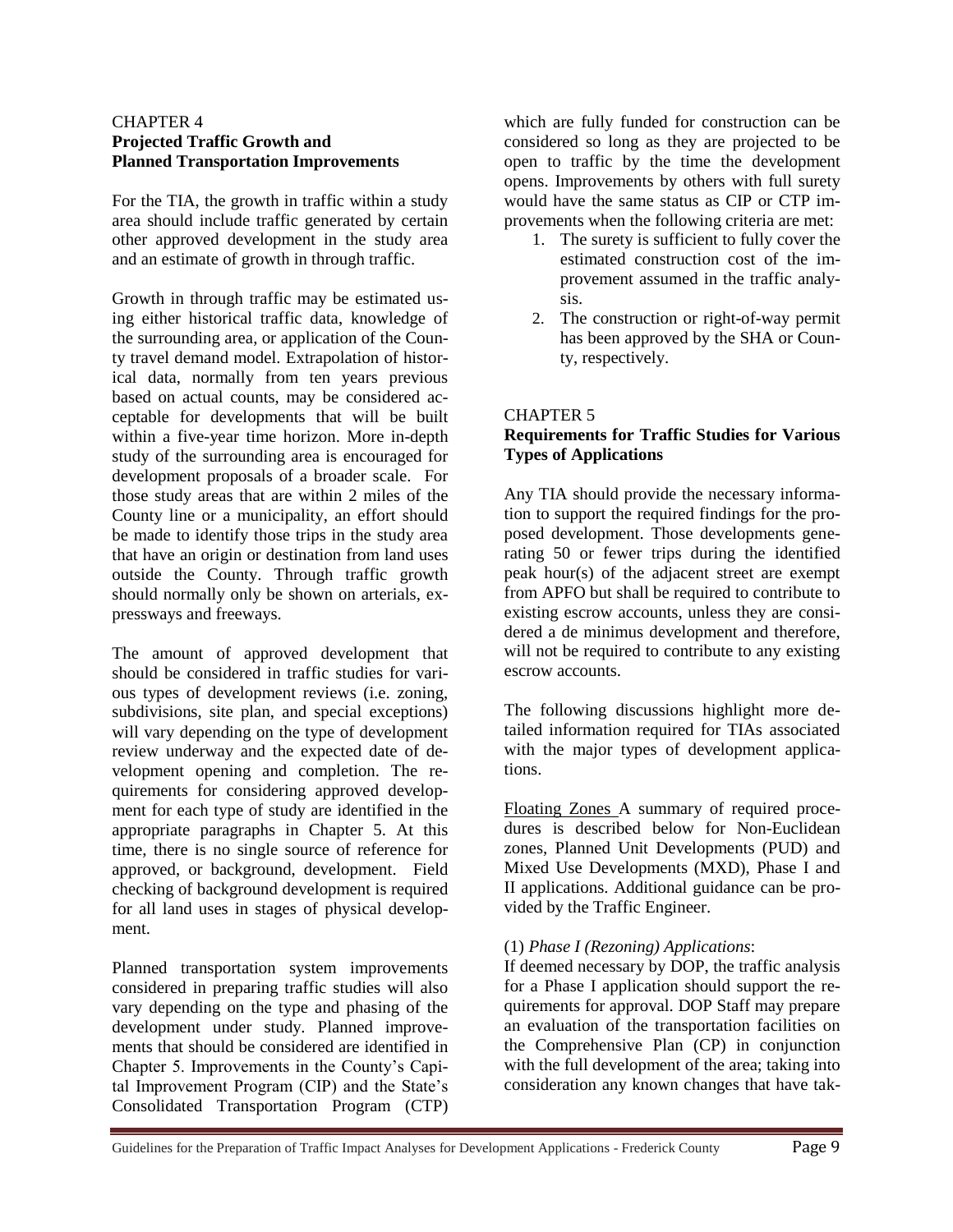en place in development since the master plans were approved.

The traffic analysis will be based on forecasts of average daily traffic (ADT) volumes developed utilizing the DOP travel demand forecasting model applied to roadway links. The specific requirements of a traffic analysis PUD/MXD Phase I applications is as provided for in the Frederick County Zoning Ordinance.

#### (2) *Phase II Plans*:

Approval of Phase II Plans requires that adequate transportation facilities consistent with the requirements of the APFO will be available to support the proposed development. See the following discussion for specific details for TIA development of subdivision/site plans as the requirements are the same.

#### Subdivision and Site Plans

The Frederick County Code (Chapter 1-20) requires that the Planning Commission determine that the roads that will serve a proposed development will be adequate. To make this finding, a TIA is typically required if the proposed development will produce more than 50 trips during the identified peak hour(s) of the adjacent street.

The study must forecast future traffic volumes for the roads and streets within a study area that has been approved by the Traffic Engineer. This would include pipeline and pending development, producing more than 5 trips per hour, which have APFO approval, as determined by the Traffic Engineer.

A listing of all properties considered in projecting future traffic volumes shall be provided by the Traffic Engineer and must be included in all TIAs submitted. Growth in through traffic should be projected using the methods outlined in Chapter 4.

Transportation improvements that may be used for traffic studies as part of the required test for adequacy must have 100 percent of the construction funds programmed in either the adopted County CIP or the current State CTP on or before the expected year of opening of the site, or if phased, the opening of the particular phase of

the site (per APFO Sec.1-20-31 $(B)(4)$ ). Roadway improvements participated in or funded by the developer will also be considered, provided such improvements are imposed by the FCPC as a condition or conditions of approval. Improvements by others may have the same status as CIP or CTP improvements when the criteria in Chapter 4 are met.

When assessing any development with a noted or assumed site generated trip cap that is exceeded in any critical peak hour, an entirely new TIA (and APFO approval) must be developed using current day counts and assumptions. In the case of change of use of an approved development that is still within the identified trip cap, but whose new peak hour trip assignment is greater than 25 trips on any link, the original approved TIA's counts and other assumptions may be used, but with the new trip distribution and assignment based on the new land use. When assessing any vacant building, the highest level of trips that the previous use had generated shall be considered the base case and only those additional trips may be considered as new for the purpose of establishing study threshold and APFO mitigation requirements. If any mitigation is required it would be in conformance with Chapters 11-13 of these Guidelines.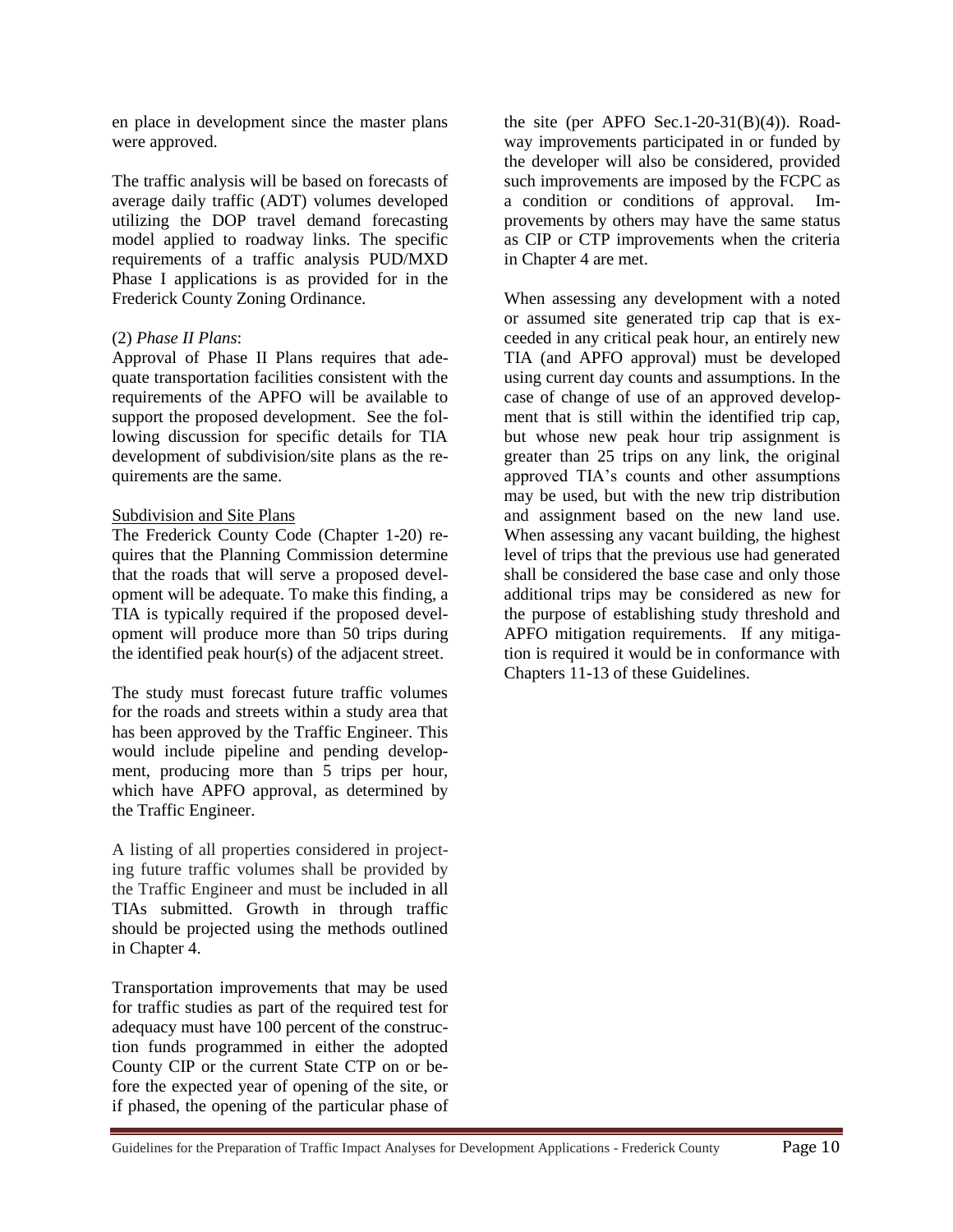#### CHAPTER 6 **Trip Generation**

The TIA must always include a breakdown of the development proposed, consistent with zoning and the site plan (when applicable), and consistent with the proposed uses shown and described in the NID. A complete summary of gross square footage by land use category should be provided for all nonresidential land uses. A summary of the number and type of dwelling units proposed should be provided for residential land uses. This information will facilitate the application of appropriate trip generation rates.

Appendix A provides trip generation rates for various land uses unique to Frederick County. These rates were developed by studies of existing land uses in Frederick County and should be used in all traffic studies when applicable. Trip generation rates for land uses not cited in these Guidelines should be estimated using the most recent edition of the Institute of Transportation Engineers (ITE) Trip Generation Manual. Trip generation rates for any uses not cited in the Guidelines or the ITE manual should be researched for validity and are subject to approval by the Traffic Engineer. Should the trip generation data be collected, the trip generation report should include the following:

- 1. Specific time period for data collection (i.e. dates and times)
- 2. Specific location of measurement stations
- 3. Measurement techniques (visual, mechanical)
- 4. Specific description of the site(s) chosen (to include size of development, land uses, occupancy, number of employees at work on the day of data collection, and hours of operation, if relevant)
- 5. Description of pertinent site characteristics (e.g., number of employees, square footage, ownership, availability of transit and parking).

It is expected that normally AM and PM weekday peak hour rates and weekend mid-day peak hour rates, by direction, will be analyzed unless the Traffic Engineer has agreed otherwise. When using ITE rates, the formula is always preferred over the average rate unless there is some particular technical or statistical justification to propose otherwise, which will require approval by the Traffic Engineer.

The trip generation rate estimate developed should reflect the potential of the proposed land use(s) to produce or attract vehicular trips. The estimates developed in the traffic study are useful in determining access requirements. Analyzing the impact of the proposed land use(s) on the roadway network may necessitate considering other factors, such as diversion from the existing stream of traffic. For example, much of the traffic to and from a community shopping center may actually be newly generated trips; the remainder is intercepted from traffic already on the roadway, referred to as either diverted or pass-by trips. Diverted trips may be attracted from a nearby facility and are usually conservatively assumed to be new trips, especially in smaller study areas. However, pass-by trips should be calculated using the procedure in the latest edition of the ITE manual. For an office building, however, virtually all of the traffic is newly generated with few or no trips diverted from the traffic already on the highways.

Adjustments for internal "captured" trips may be applied for new land uses or additions to multi-use developments, consistent with ITE methodologies and with concurrence from the Traffic Engineer

For nonresidential development, trip generation will be based on the amount of each type of land use specified in the traffic study.

When recommending approval of the subject development, the Traffic Engineer will include a condition that caps the trips being generated by the development based on the TIA. Similar conditions or capping would also apply to multifamily or condominium residential development.

Any trip reduction strategy proposed at the outset of a study process should be identified in the NID and strategies outlined in the TIA as outlined in Chapters 10 and 11.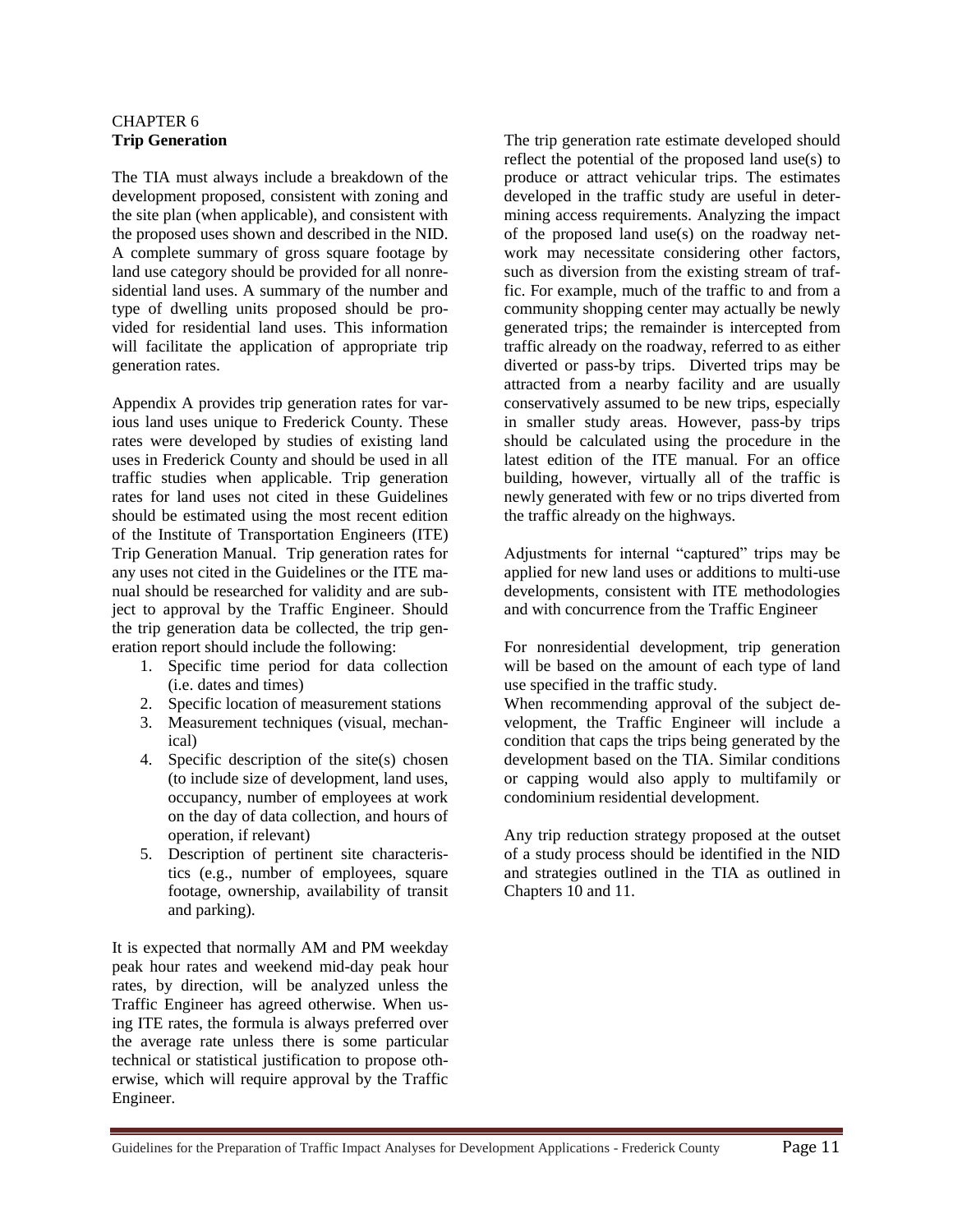#### CHAPTER 7 **Trip Distribution**

Existing and projected traffic volumes entering and leaving the study area should be assigned to the roadway network by time of day. The existing traffic distribution, by principal direction of travel, may be used as a guide for determining the site trip distribution when the proposed development is of limited scope and major alteration of the roadway system is not planned. The most recently published US Census of Travel or MWCOG Regional Household Travel Survey can also be considered during the distribution of trips. Depending on the scale of the proposed development, planned roadway improvements, and existing traffic conditions, it may be desirable to use regional trip tables from the County travel demand model for the distribution of trips.

When using a different technique than described above, the distribution of trips associated with the proposed development should be justified by the relative location of other generators. For mixed-use developments, it will be necessary to distribute residential, shopping and employment trips separately based on surrounding residential, retail and commercial development.

#### CHAPTER 8 **Modal Split**

During this stage of the analysis, the use or potential use of transit service or trip reduction strategies may be addressed. Transit availability as determined in the inventory stage is used to assess the potential for future transit use.

It should be recognized that the trip generation rates presented in Appendix A were based on surveys of sites in Frederick County where public transit service may have been available. The same is true of sample sites in the ITE Trip Generation Manual. Any projected increases in transit ridership should be based on planned changes in the availability of service, cited references or actual data. It should further be realized that transit use varies for differing trip purposes (work trips, shopping trips, etc.) and

should be applied as a percentage reduction of total trips.

Assumptions regarding future travel to the site with the use of trip reduction strategies should be based on regional or local survey data, and the proximity of various other land uses, related to the trip reduction strategies to be implemented by the applicant. Local data may be collected and utilized if the collection method is agreed to by Traffic Engineer prior to conducting such surveys.

#### CHAPTER 9 **Trip Assignment**

After reducing generated trips by modal splits, if applicable, projected traffic volumes should be assigned to the roadway network within the study area using the distribution factors previously developed per Chapter 7. Should more than one parallel route option be available in the same travel shed, a further subdivision of trip distribution is encouraged resulting in reasonable assignments based on likely travel times, avoiding such situations as all or nothing assignments whenever possible.

Guidelines for the Preparation of Traffic Impact Analyses for Development Applications - Frederick County Page 12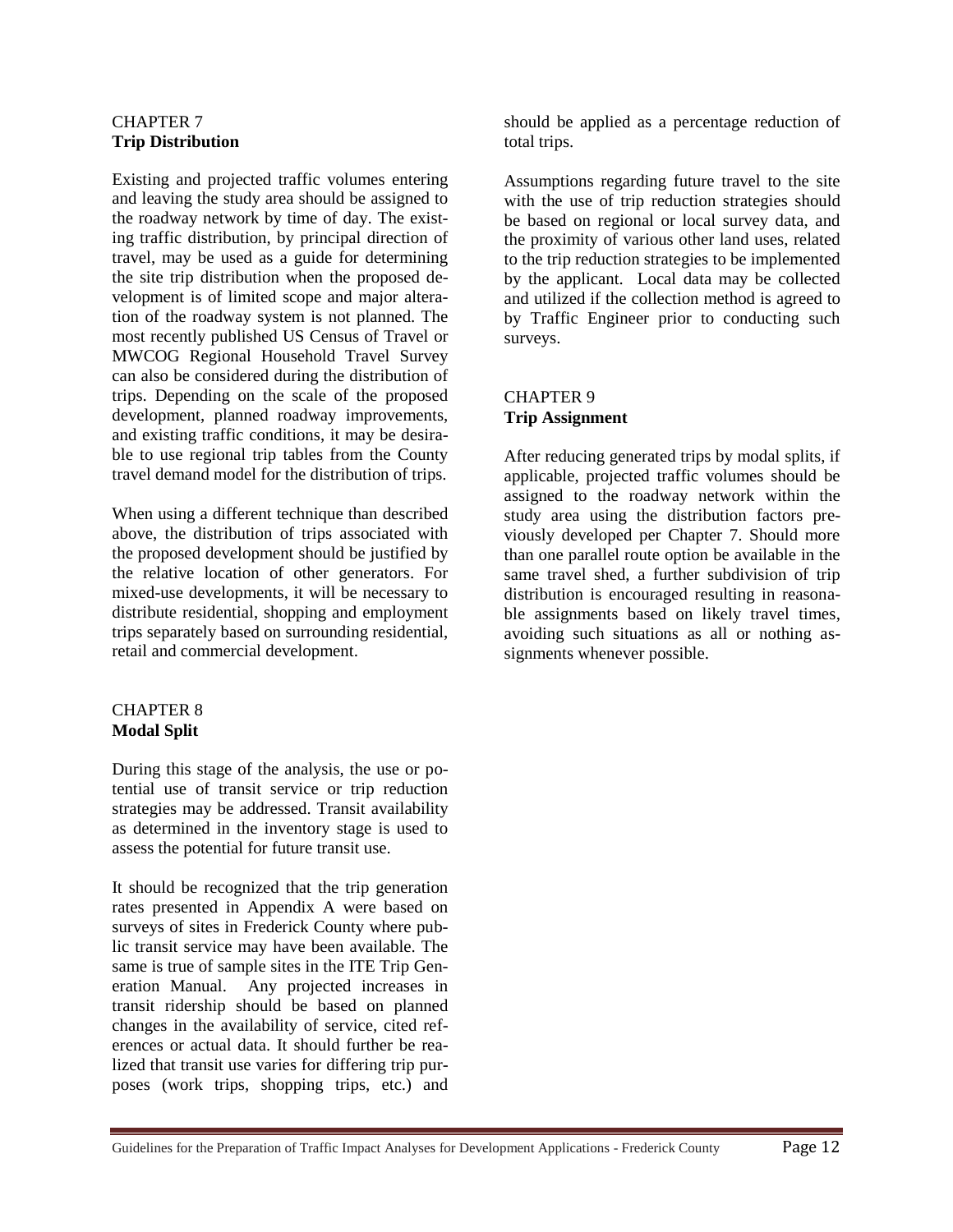#### CHAPTER 10 **Network Evaluation**

The ability of the roadway network to accommodate projected traffic volumes generated by the proposed development should be assessed utilizing various techniques to measure capacity of the transportation network facilities. Facility capacities are defined over a range of operating conditions utilizing the level-of-service (LOS) concept. A description of this concept is included in the *Highway Capacity Manual* (HCM). The techniques selected to measure capacity and determine corresponding levels of service depend on the nature of the study area and the facilities under study.

In areas where the flow of traffic is controlled by signals, spaced far enough apart that their operation do not conflict with one another (generally one mile or more), the critical lane volume (CLV) analysis, which is a broad evaluation of the capacity of an intersection that determines the LOS for a given set of demand volumes and geometrics, should be used. The advantage of the technique is that it is simple and easy to use. The technique to be utilized is to be found in the Guidelines for Traffic Impact Reports/Studies published on line by the SHA.

In those cases when signal phasing is known, it should be assumed that such phasing will continue to be used in the future. There are cases when the analysis indicates that an improved LOS could be achieved by changing the phasing of an existing signal or restriping the approach to an intersection. The approval of the appropriate operating agency must be obtained by the applicant before such a change will be considered in any staff recommendation.

Traffic volumes on the roadway links (segments) in the study area should generally be analyzed when the distance between traffic signals is two miles or greater or when deemed necessary by the Traffic Engineer, often in cases where the effect of grade or lane reductions can create a bottleneck type constraint. In such cases the procedures outlined in the Two and Multi-lane Highways chapters of the HCM, should be utilized. LOS for multilane uninterrupted flow locations will be measured by density and volume to capacity ratio (V/C) and conform to the values shown in the HCM.

When multiple signals spaced closely together (usually within  $\frac{1}{2}$  mile) and other factors combine in a cumulative effect on congestion, the independent analysis of links and intersections may underestimate the actual levels of congestion. In this case, such as in some sections of the US 40, MD 85 and MD 351 corridors, the analysis procedures outlined in the Urban Streets Chapters of the HCM, may need to be utilized*.*

When un-signalized intersections are deemed critical by the Traffic Engineer, the procedures recommended in the Stop Controlled chapters of the HCM for analyzing such intersections, may be employed. When average vehicle delay for a turning movement exceeds the adequacy threshold, additional studies, including queuing analysis, should be conducted to determine potential means to correct the deficiency. The type of study deemed appropriate would be determined by the Traffic Engineer. In some cases, elimination of a movement and diversion of the demand to a nearby location may be the preferred treatment. A review of the interaction of conflicting movements at adjacent access points may be required. For all critical intersections with State roadways, the CLV analysis should also be performed

If a traffic signal warrant study is deemed appropriate, the warrant study must be conducted in accordance with the requirements of SHA. When an intersection is proposed to be signalized in the traffic study, the intersection must be analyzed under the CLV procedure to ensure that further physical improvements to the intersection beyond the signalization are not needed to achieve adequacy. However, unacceptable delay during a peak hour at a site entrance is not usually a justification for the installation of a traffic signal. While the installation of a signal may be appropriate at some point, in which case an agreement to fund that signal shall be required, SHA or the County shall determine whether and when to install signals.

Where the site generated volume on a stopcontrolled approach would be 30 vehicles per hour (vph) or less, any LOS problem that may exist is considered to be negligible and an adequacy finding and mitigation would not normally be required.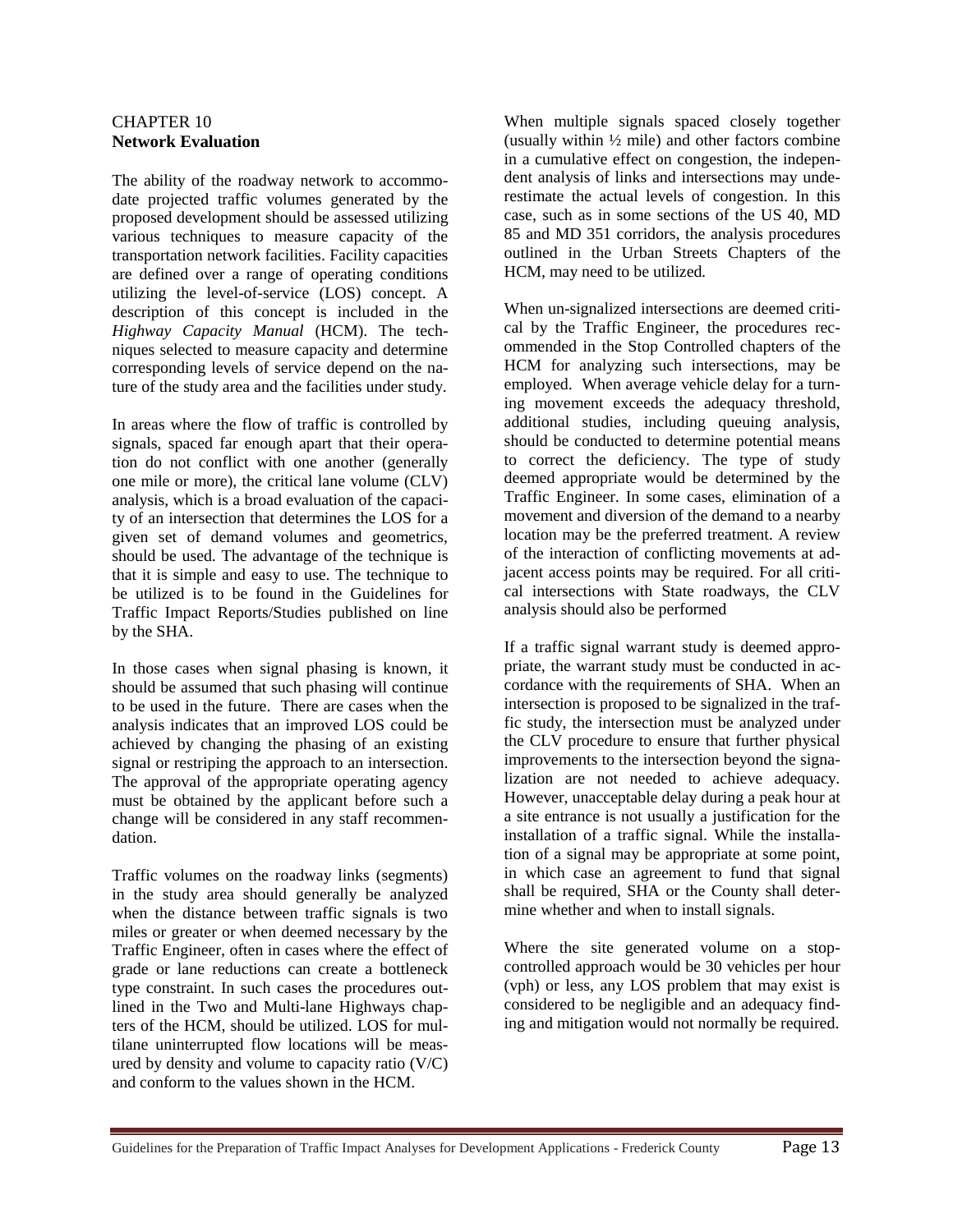The current US version of the aaSIDRA evaluation model or the HCM should be used for the analysis of roundabouts.

In circumstances where a TIA identifies a deficiency within the study area, the applicant may choose to recommend an action that would mitigate the deficiency per the requirements established in the APFO (Section 1-20-31). Such actions can consist of physical improvements, which add capacity to the transportation system, or programmatic initiatives that would result in trip reduction.

Physical improvements, such as roadway widening, intersection geometric improvements, intersection movement diversions, or signalization improvements attributable to the applicant will be considered, provided responsibility for carrying out such actions is clearly identified. The design and construction of any recommended improvement must receive the concurrence of the appropriate state, county, municipal or other appropriate public agency. The design policies and standards of the agency shall apply to any applicants who propose to construct the improvements under permit to the agency. These standards may include provision of sidewalks, trails, and bike lanes adjacent to the roadway or intersection improvements (including agency defined ADA compliance) within the agency's right-of-way or easements.

Trip reduction programs should be tied to the staging of the proposed development so that their potential for success can be evaluated. Provision should be made for a trip monitoring techniques that can be validated by the Traffic Engineer. The program may include typical elements such as: employee transit incentives, parking management, car sharing and car pooling programs. The elements of the plan, trip reduction goals and monitoring periods would be determined through consultation between the developer, his traffic engineer and the County Traffic Engineer.

Along all County collector and arterial roadways, entrance and intersection sight distance (ISD) should meet American Association of State Highway and Transportation Officials (AASHTO) standards as outlined in Chapter 9 of the "Green Book" for new public streets and other new access points that generate more than five trips per hour. All new entrances, regardless of facility type and number of trips being generated, shall meet the AASHTO "Green Book" Chapter 3 requirements for stopping sight distance (SSD).

The analysis may need to identify and evaluate offsite bicycle, pedestrian, and transit access, and roadway safety needs, as well as on-site circulation and operational needs.

For Phase I analysis and in all other cases when there are no existing escrow accounts, limited file information, and no signalized intersections, the County's travel demand model output and the LOS ADT lookup chart found in Appendix B could be used to make the requisite APFO findings and considerations. Other than for Phase I considerations, this "short form" would only be used at the discretion of the Traffic Engineer and if there is a clear finding of adequacy with no conditions of improvements.

For land uses limited to special events which will generate relatively large amounts of traffic, usually during non-traditional, non-weekday, peak periods for limited durations throughout the year, adequacy should be determined by review of a traffic management plan (TMP), in addition to other applicable analysis techniques discussed in the scoping meeting. The Traffic Engineer should consider the projected number of vehicle trips for each such special event compared to the safety and operational capabilities of the feeder roads to accommodate that traffic; the classification and character of the roads which will be utilized for access and egress to and from the event as it relates to the change in use of the roadways or intersections that the events may temporarily cause; and the number of days per year and hours per day the event will impact the local users of the road.

The Traffic Management Plan (TMP) should contain at least the following elements:

- 1. Routes through which the bulk of the traffic will be directed or otherwise find its way from the nearest major arterials to the project site, and the manner in which such traffic will be directed. On and off site traffic direction (point control) by law enforcement or other qualified personnel, shall be delineated if required by the traffic engineer.
- 2. Temporary traffic control solutions for infrequent special events (in the event the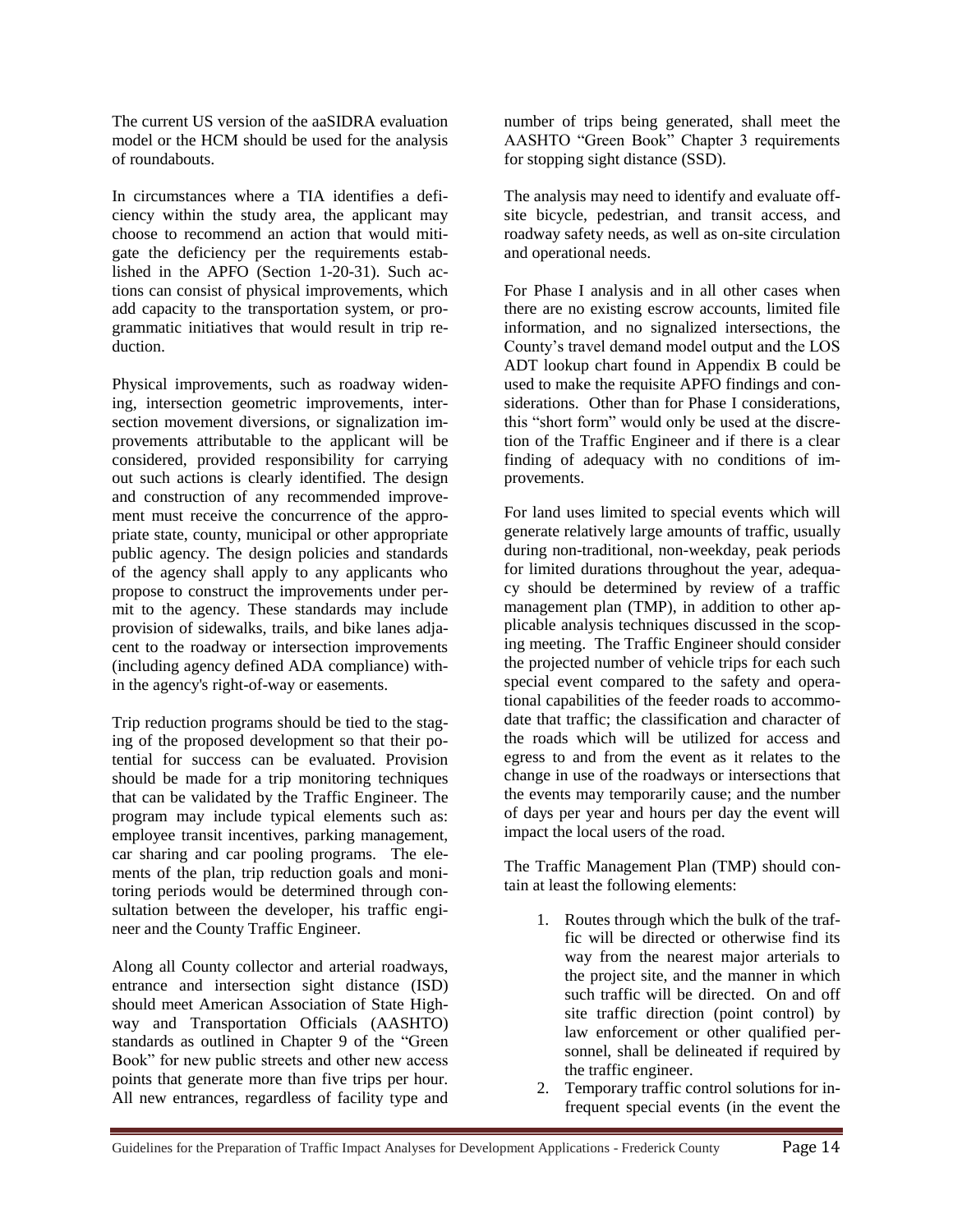site will have regular permanent uses, permanent improvements must be provided) such as spot intersection widening, signing, traffic control devices (e.g. temporary and adjusted signals) and ITS.

- 3. Operational analysis containing, but not limited to: projected queuing, intersection and corridor speeds and delay, and safety analysis.
- 4. A procedure for the event organizer to notify appropriate parties of the event in a specified timeframe prior to implementation of a special event or series of special events.
- 5. Provisions for emergency vehicle access to the site from arterial and higher classified roadways.

The plan must be provided to the DPDR for distribution to the Sherriff's office, DPW and other roadway agencies, such as SHA, for comment and be approved by the Planning Commission in conjunction with site plan approval. The special event TMP will be subject to review by the agencies annually or as otherwise determined by the Traffic Engineer.

#### CHAPTER 11

#### **Mitigation Plans**

Mitigation measures will be required when LOS results do not meet the APFO standards. The TIA should identify optimal methods of mitigating off-site deficiencies for present and proposed phases of the development. It should not necessarily limit the mitigation focus to the specific location identified where an unacceptable deterioration of the LOS standards has been identified. In some cases it may be preferable to direct site-generated traffic to other roadways. In other cases, improvements made apart from the identified deficient location may divert enough background traffic to create enough reserve capacity for the site generated traffic and thus mitigate the impacts. Build out year and development phasing may be considered in the mitigation section of the report.

Mitigation should be consistent with improvements identified in the transportation element of the master plan and CP. At a minimum, the TIA should consider ultimate rights-of-way and additional streets, bicycle, transit, and pedestrian connections and extensions and intersection improvements that are identified in the CP. Mitigation measures may also include, but are not limited to, alternative or additional street connections and street extensions, turn lanes and turn lane extensions, intersection turning movement elimination, signalization, signal modifications, installation of medians, shared access and other access management strategies, geometric improvements such as lane geometry improvements, and intersection realignments, structure widening, frontage roads, local or collector roads, and alternative access.

Off-site bicycle and pedestrian facilities may be required when there is a reasonable attraction between the development and a nearby attraction, such as between a residential development and a school or train station. When deemed necessary and reasonably implementable, the improvement should not exceed a distance of 0.5 mile for sidewalks and 1mile for bicycle and trail facilities. A fee-in-lieu of construction may be permitted by the Planning commission if costs are deemed excessive either from a cost per dwelling unit basis or a larger than normal cost element, such as a bridge, is required to accomplish the project; or if right-of-way cannot be acquired.

Where stop-controlled intersections do not meet the minimum performance standard, an additional street connection or a street extension to distribute traffic from the site to another access point, preferably on a different road, should be considered as a potential mitigation measure, especially when installation of a signal can be avoided.

Mitigation measures must be evaluated with regard to their operational, safety and effectiveness before being recommended. A measure that provides additional capacity but creates an operational or potential safety problem is not acceptable. Mitigation measures that involve changes in the number or usage of lanes at an intersection or the phasing at a signalized inter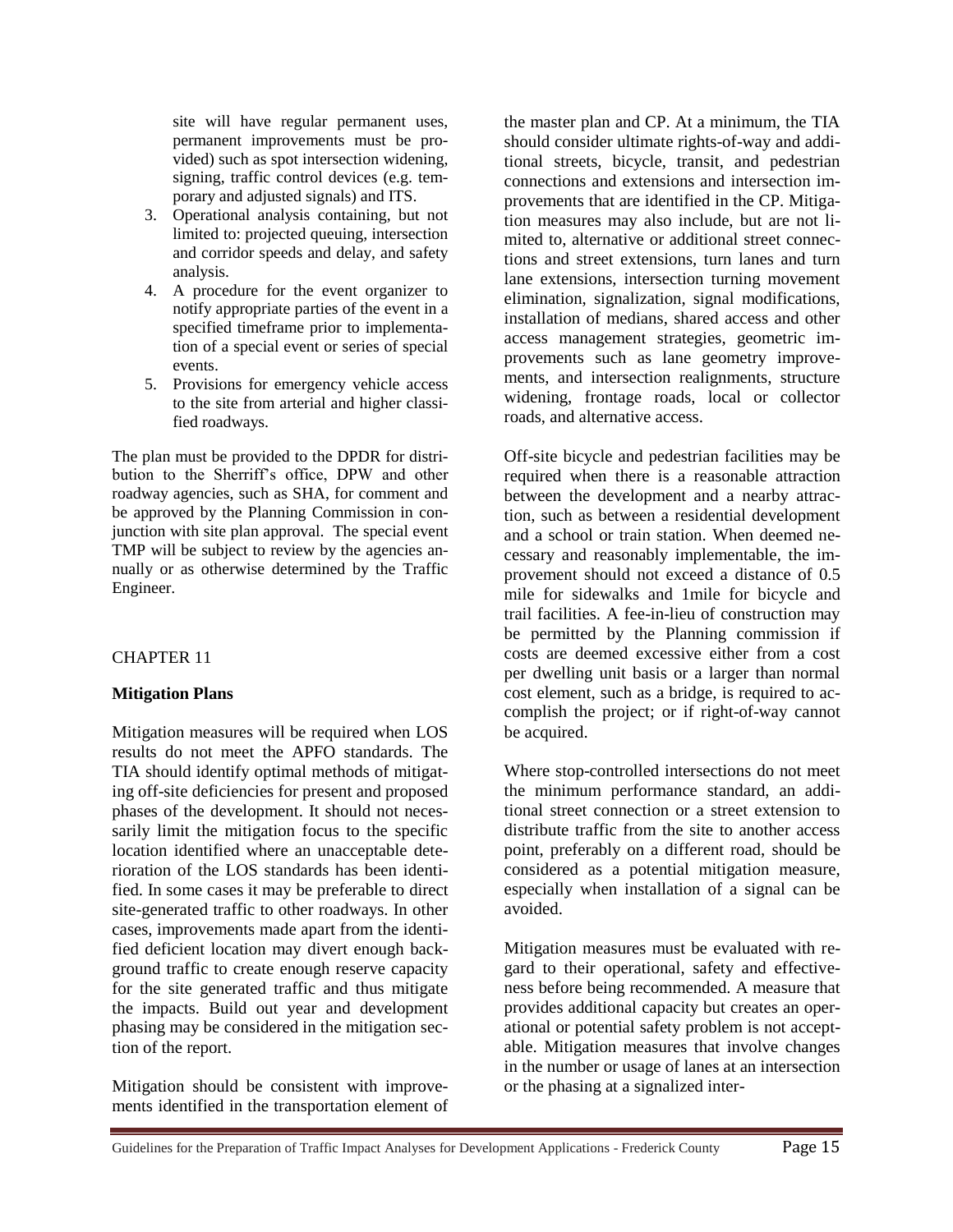section will require conceptual approval from SHA or Frederick County Division of Public Works (DPW).

The mitigation section of the TIS may include a travel demand management plan in accordance with these Guidelines. The trip reduction anticipated in an approved travel demand management plan should reduce the site trips, thereby also reducing site traffic impacts and associated financial obligations. All monitoring would be the responsibility of the developer with review and approval by the Traffic Engineer.

Any construction, whether it be performed by the applicant, another developer or a road club, must be permitted for construction prior to the issuance of specified building permits (for site plans) or recordation of specified plats (for subdivisions) for the subject development. Construction needs to proceed on a timetable so as to assure that the improvement will be open to traffic prior to the issuance of any Certificates of Occupancy (COO), which may be withheld until the improvement is open to traffic.

The Transportation Facilities Mitigation Plan (TFMP) is a conceptual set of improvements jointly identified by the applicant and Traffic Engineer to delineate the conditionally approved improvements by the FCPC. Every reasonable effort must be made to minimize a piecemeal approach to mitigation and one that is not consistent with County and State long range plans. The TFMP defines what needs to be done and when it needs to be accomplished but is generally silent on how it is to be built and by whom (except when a road club or fee in lieu of construction is proposed). The TFMP would be circulated for review and comment to SHA and DPW for acceptance, and to a municipality or city if the improvements are contained in or within one mile of that municipality/city. These concepts must be approved by the implementing agencies prior to development of Improvement Plans. All conditioned improvements shall be noted on final plats and site plans.

In the case of improvements of Interstate interchange ramp intersections with cross streets, Interstate Access Point Approval (IAPA) or lesser reviews may be necessary, and if so required, needs to commence at least a year prior to submission of a County Improvement Plan (IP) or SHA permit plans so as to minimize any delays that may be forthcoming associated with added State and Federal reviews and approvals.

#### CHAPTER 12

#### **Escrow Accounts for Pro-Rata Contributions and Surplus Capacity Reimbursement**

Road improvement escrow accounts are established every time a developer qualifies to provide a fair share pro-rata contribution toward a future improvement or construct an improvement. Once established, the escrow account shall remain open and active until the necessary funds are fully contributed to either fund the improvement or reimburse the party responsible for its construction.

The APFO permits the Planning Commission to allow an applicant to pay a fair share pro-rata cost, determined by the Traffic Engineer, of the improvements necessary to alleviate any inadequacy per APFO Sec. 1-20-12(C). These payments may not be phased and shall be made prior to the initial building permit issuance (for site plans) or first recorded plat (for subdivision). Any improvement would need to be consistent with the approved master plan or other County or State plans, and acceptable to the implementing agency.

The calculation of the pro-rata share contribution, whether it is for future or previously built improvements, is based on the proportion of the development's impact to the capacity created by the improvement. For instance, if a site adds 10 CLV's to an intersection's LOS and the identified improvement required to achieve adequacy improves the intersection by 200 CLV's, the pro-rata share of the improvement cost would be 5% or 0.05 times the cost in total fee. Where capacity cannot be easily defined, such as with a signal improvement, the pro-rata share is a proportion of the developer's impact to the impact from future development at CLV=1450. As in the case of the previous example, the share would be 10 CLV's divided by the difference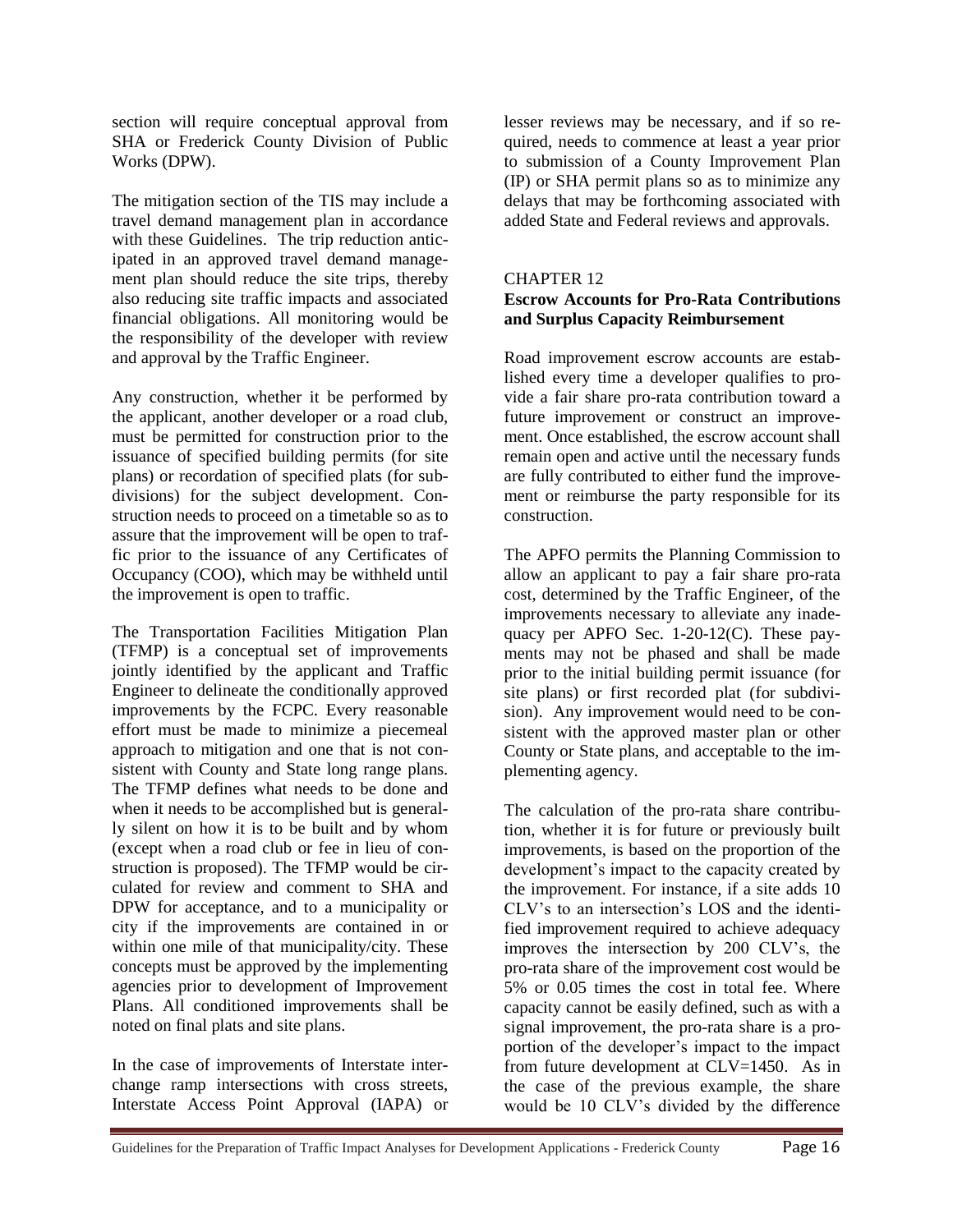between 1450 and existing CLV's. In the case where the existing CLV exceeds 1450, 1600 would be used as the number from which the existing CLV's are subtracted.

The development of a cost estimate on which to apply the pro-rata share contribution is necessary in order to determine the actual cash payment required. This is performed by the engineer for the applicant first requiring the establishment of the escrow account. The estimate must be performed using the best available information and generate quantities necessary to provide a reasonable level of accuracy and shall include all anticipated hard and soft costs associated with the improvement. The more the detail, the lower the contingency factor; the less the detail the higher the contingency factor, that would be added to the neat cost estimate. In general, SHA project planning stage I cost per mile estimates would be acceptable for links and stage II quantity costs would be acceptable for intersections. The engineering cost associated with the development of the estimate may be credited to the first developer's pro-rata share payment.

The cost basis of the improvement, whether actual or estimated, will be inflated annually by the Traffic Engineer based on an appropriate published construction cost index

The APFO allows for a developer or government agency that creates surplus capacity on the roadway network to be partially or fully reimbursed by other developers under certain circumstances. This section of the Guidelines establishes the criteria that County staff would use to identify potential Surplus Capacity Reimbursement (SCR) improvements.

Only transportation improvements necessary to satisfy adequate public facilities requirements are eligible for SCR. Access-related or frontagerelated improvements required by SHA or, the County are not eligible for reimbursement.

If a transportation improvement meets the above criteria, the applicant would normally provide the following information and data for review by the Traffic Engineer for the possible establishment of an SCR:

- 1. Engineering and construction plans for the transportation improvement sufficient to provide detailed cost estimates for completion, including right-of-way acquisition, utility relocation, design, inspection and construction management costs.
- 2. An executed agreement or permit with the County DPW, SHA or municipality, certifying total estimated cost.

Once an SCR improvement is established (or any escrow account), all future non-exempt developments generating more than 5 trips would normally be required to pay their fair share toward the improvement, whether the account be inside or outside the project's study area. Reimbursement to developers for constructed road improvements, up to but not beyond their identified financial responsibility, would first be via existing escrow funds, second building excise tax credits (BET), if permitted by ordinance, and finally future escrow account contributions. Any BET credits used to compensate the developer for the excess capacity created, would be repaid by a future escrow account.

Once the Traffic Engineer determines that the surplus capacity associated with an SCR improvement has been fully utilized, the escrow account shall be closed. A fully utilized account is one that is equal to the total actual (not inflated) approved cost, minus the constructing developer's pro-rata fair share contribution to the improvement. Additional participation in an SCR improvement by subsequent parties will not be allowed. Instead, a finding of adequate public facilities will be required for these future development proposals; roadway improvements above and beyond the SCR improvement may be made a condition of that finding.

Escrow accounts may be established for mitigation of safety, geometric, pedestrian and bike enhancements, if the costs of such improvements are deemed excessive by the planning commission.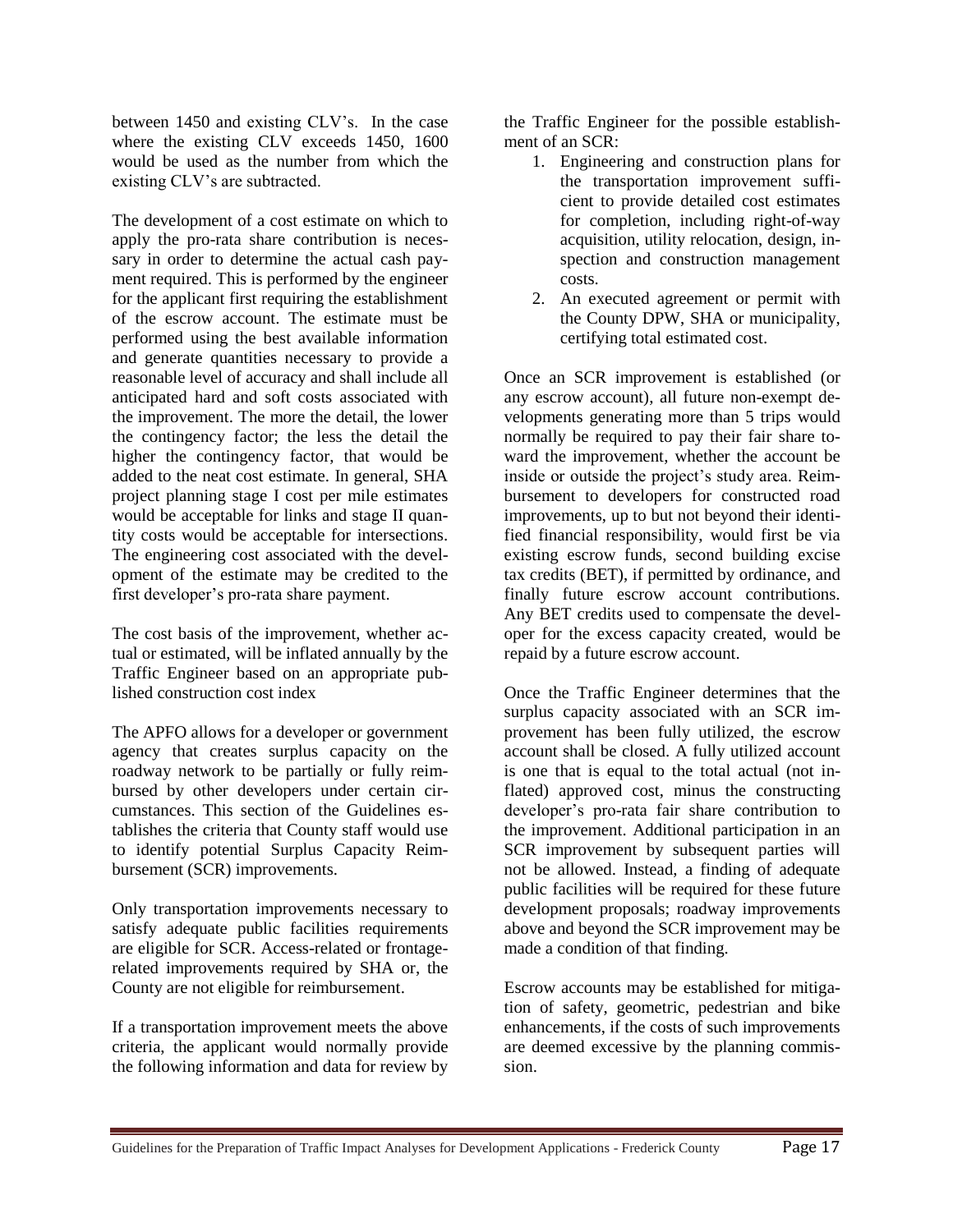#### **APPENDIX A**

#### **Frederick County Trip Generation Rates**

[To be developed by the County traffic engineering consultants under direction of the Traffic Engineer]

Active Adult Single Family Detached

Active Adult Single Family Attached

Senior Housing

**Other**